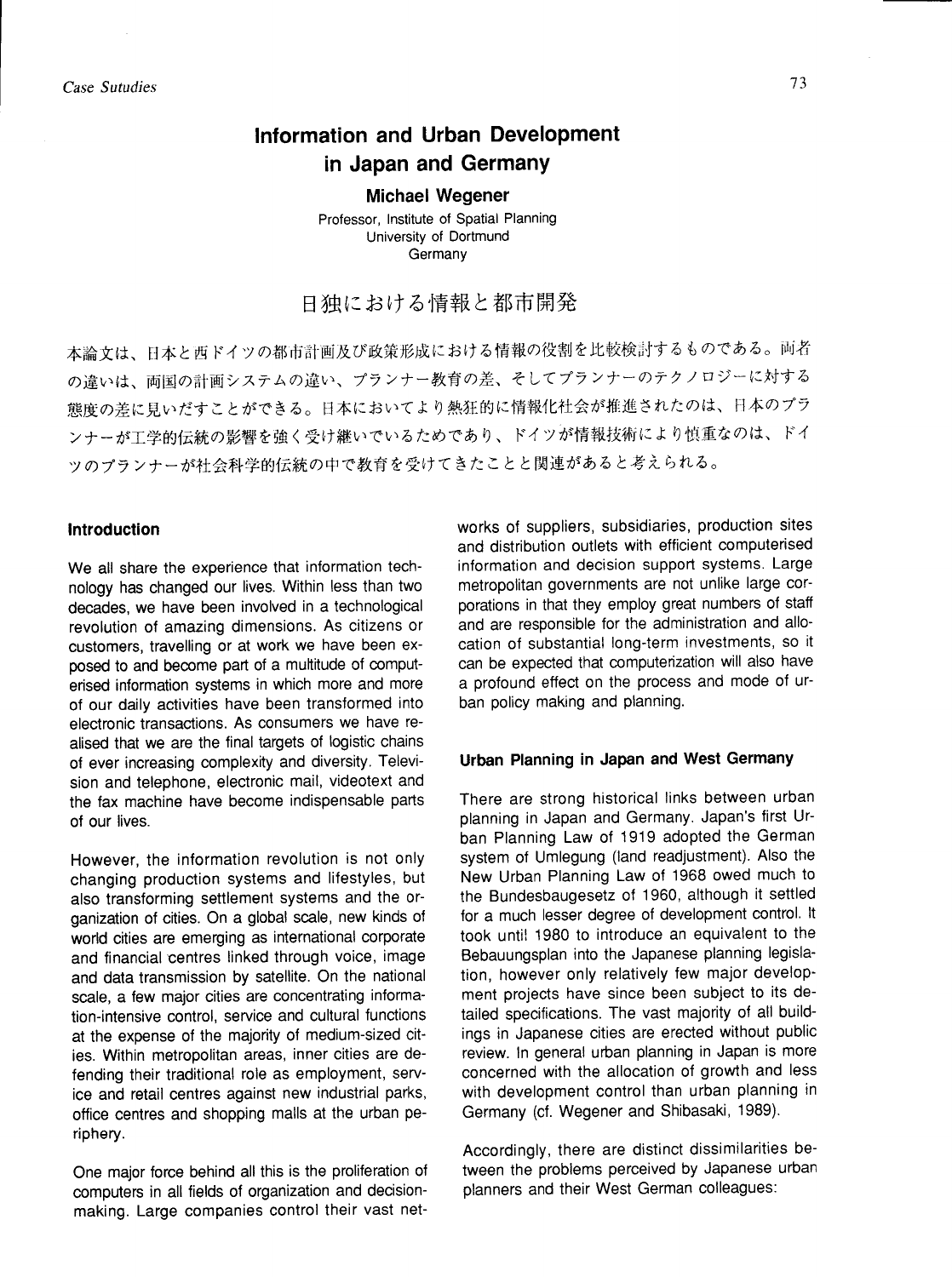- For Japanese planners, the main problems ol Japanese cities are their lack of infrastructure and amenities. They are very conscious of the speed and intensity of urban growth in postwar Japan and of the enormous achievement to create today's cities in so short a time, and they are rightly proud of the contribution of their profession to it. However, they feel that more needs to be done to make Japanese cities live up to their own high standards and those of a great industrial nation.

- German planners, on the other hand, are not proud of the way German cities have been rebuilt after the war. They are critical of the growth orientation of the 1960s which resulted in monofunctional city centres, faceless suburbs and ubiquitous traffic congestion and pollution. They feel that the social and environmental balance in cities has been lost for the sake of material growth and that it is necessary to return to a more equitable and ecologically sustainable urban development.

One of the clues for these differences in problem perception lies in the education of planners in the two countries. ln Japan the majority of urban planners are educated at engineering departments. With few exceptions planning courses have a strong orientation towards physical planning and infrastructure provision (cf. Masser and Yorisaki, 1988). West Germany, however, has followed the American and British example of establishing interdisciplinary planning schools. Therefore the typical West German urban planner has been acquainted in his studies with a broad range of social-science and economics subjects.

Connected with the differences in training are different perceptions of the role of the planner in society:

- Japanese planners view themselves primarily as engineers, i.e. as technical experts whose task it is to propose technical solutions. They would not feel called upon to propose economic or social policies. They entertain excellent relations to the business community, as many industrial leaders, in particular in the influential construction industry, have the same engineering background. The public private partnership, the informal cooperation between business and government, is not an American innovation of the Reagan era, but a Japanese tradition since the early Meiji period when samurai became administrators or entrepreneurs.

- The typical German planner, at least until very recently, has no affinity to business interests but sees himself as an advocate of his constituency if necessary against economic interests. He does not feel as a technical expert but as an actor in a political process in which the interests of various groups compete for attention. So the range of his options is much wider than technical solutions; they include regulatory and fiscal policies as well as all sorts of procedural stratagems or even non-decision. Only in recent years, planners working in municipal economic promotion departments have developed a market-oriented attitude to attract investors.

Perhaps the most striking difference between Japanese and German planners is the one in attitude towards technology.Japanese planners, in the best of engineering tradition, tend to view technology primarily as beneficial and as an instrument to improve and enrich human life. ln contrast, planners in West German cities are more concerned about the negative side effects of technology. This is also true for their attitude towards information technology.

# lnformation Technology and Urban Development

lnformation technologies have been adopted in West German cities like in other industrialised countries though not as rapidly and enthusiastically as in Japan or the United States or some other European countries.

Telephone penetration in West Germany is slightly higher than in Japan but much less than in the US, Norway or Sweden. Cellular telephones have only recently been legalized. Fax machines are still much less used than in Japan though the market is rapidly expanding. Videotext, unlike the French minitel, has so far turned out to be a flop, so have video conferences. There are much less cash machines in Germany than in Japan or the UK and, probably because of the well organized Eurocheque system, credit cards are much less in use than in the US. Narrowband ISDN services commercially started in 1988, just as in Japan, however, ISDN has not yet replaced conventional packet-switching networks and value-added circuits. There are only one tenth as many industrial robots at work in West German factories as in Japan.

Nevertheless information technology will in the long run also in Germany revolutionize goods and passenger transport, production and distribution and all kinds of services. The emerging consensus is that telecommunication technology in the early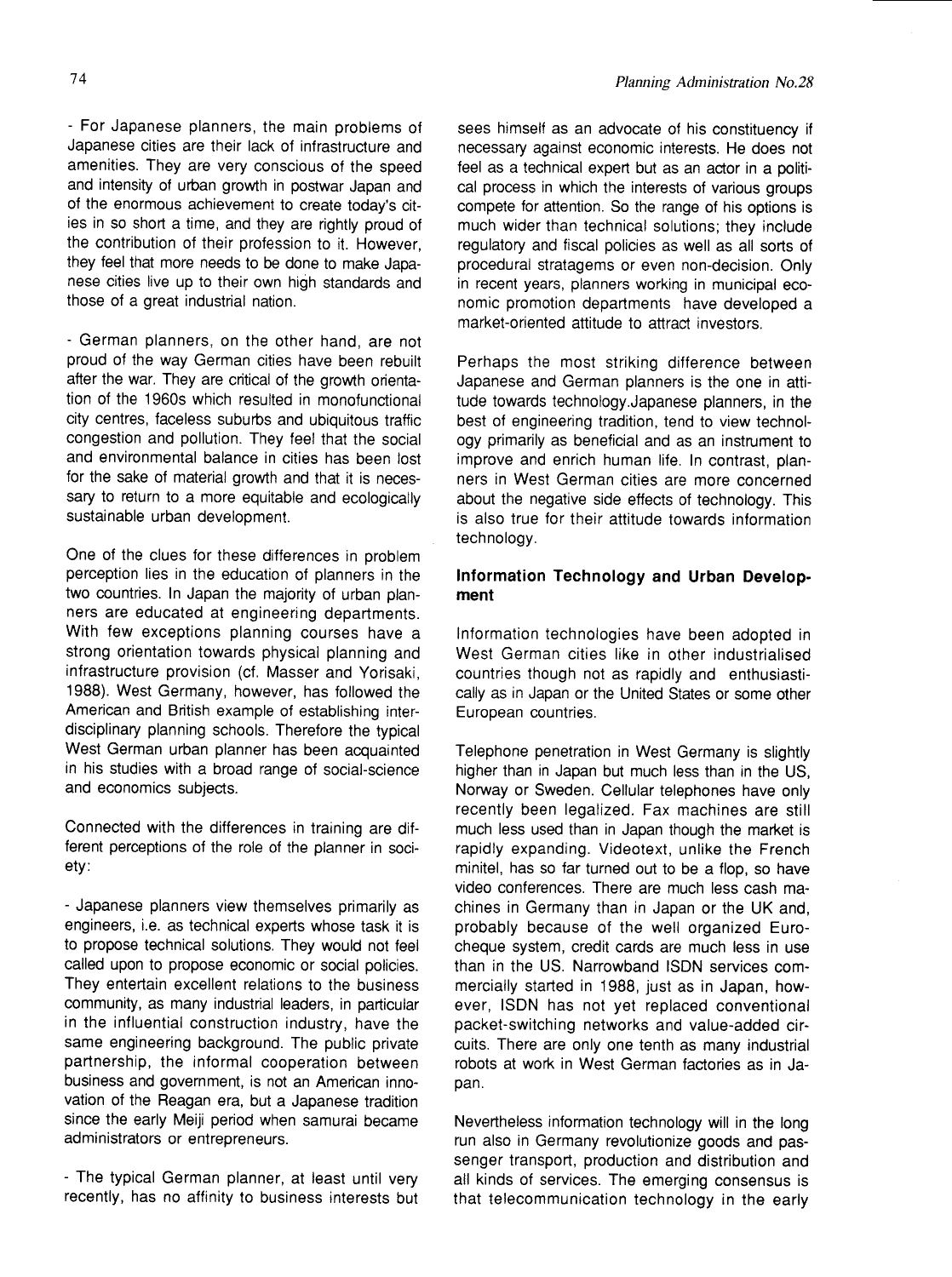phase of its introduction tends to reinforce the existing hierarchy of cities, but that it equalizes communication opportunities once becoming universally available.

The impacts of information technology on the internal organization of cities are only slowly becoming visible. Surprisingly, the introduction of computer networks has not yet led to a spatial dispersal of high-level service activities such as banking from the city centres. Also the expected substitution of travel by telecommunications has not yet materialised, it seems that telecommunications instead tends to increase the demand for face-to-face contacts. Similarly, the expected substitution of work trips by teleworking and of shopping trips by teleshopping has only minimally become reality.

However, the 'logistic revolution' taking place in manufacturing and distribution has already led to a substantial increase in intraregional goods transport and will continue to do so in the future. Certainly it will also have a strong impact on the location of manutacturing industries. Most experts agree that in the long run it will favour suburban locations at the expense of the core and thus reinforce the decentralisation tendencies in metropolitan areas and its negative effects such as increasing transport and mobility and land consumption (Henckel et al., 1984; Deutscher Städtetag, 1989).

It is generally telt that, beyond these foreseeable and partly already observable tendencies, the impact of the information revolution' on urban form and lifestyles will be less than revolutionary. ln particular the acceptance of new information technologies and services by private households will be much slower than in the business world.

Moreover, the public debate among telecommunications experts, planners and social scientists about the introduction of new information technologies is characterised not so much by hopes for social and economic progress than by concerns about their social acceptability. ln particular it is feared that the massive introduction of new information technologies might make jobs redundant, enforce involuntary work at home, dequalify formerly skilled workers, entail serious health hazards through radiation from CRT monitors, reduce personal communication and services and facilitate the misuse of personal data and diminish the rights of workers in firms (Deutscher Städtetag, 1989).

Other critics point to the social selectiveness of the new technologies which mainly address the pur-

Häußermann and Siebel, 1985): With growing market penetration of the new services, traditional services are reduced or even disappear or become unaffordable for the'communication-illiterate' who do not have the terminals to participate in the system or the skills to operate them. There are even cases where monopolist suppliers have deliberately neglected traditional services in order to push more profitable ones; the deterioration of conventional mail services in West Germany is a pertinent example.

Although some of these concerns have turned out to be unfounded or much exaggerated, they have nevertheless leit their mark on public opinion in West Germany. To be sure, there are proponents of the information society, some of which are powerful: the electronics and telecommunications industry and their allies in the Federal Ministry of Research and Technology (BMFT) and the Telekom division of the Bundespost as suppliers and the economic promotion depanments of local governments and the regional chambers of commerce representing business demand. However, the general public sees the advent of the information society with disinterest or even scepticism.

ln Japan, however, the information society has been greeted with unanimous enthusiasm. lts promotion has been made a national target in the Fourth Comprehensive National Development Plan (National Land Agency, 1987). This commitment is in line with earlier national policies to promote information technologies dating back as far as the foundation of Tsukuba Science City more than 20 years ago and including such major initiatives as the Teletopia project (1982), the Technopolis programme (1983), the New Media Community Concept (1984), the Advanced lnformation Metropolis Project (1986) and most recently the lntelligent Cities Project, of which the 'hardwiring' of Kawasaki (Batty, 1987) is only the most ambitious.

One particularly eloquent and persuasive expression of these ideas is the suggestion that just as advanced information technologies enable hightech production systems to respond to the personal needs of a multitude of individual customers, the 'intormatised' city might serye as an adaptive 'lifestyle production system' enabling people to select their own lifestyles for self-realization. The analogy is intriguing, but is it valid? The assumption that lack of information is the major barrier to the adoption of individual lifestyles remains open to question. There are other more powerful barriers such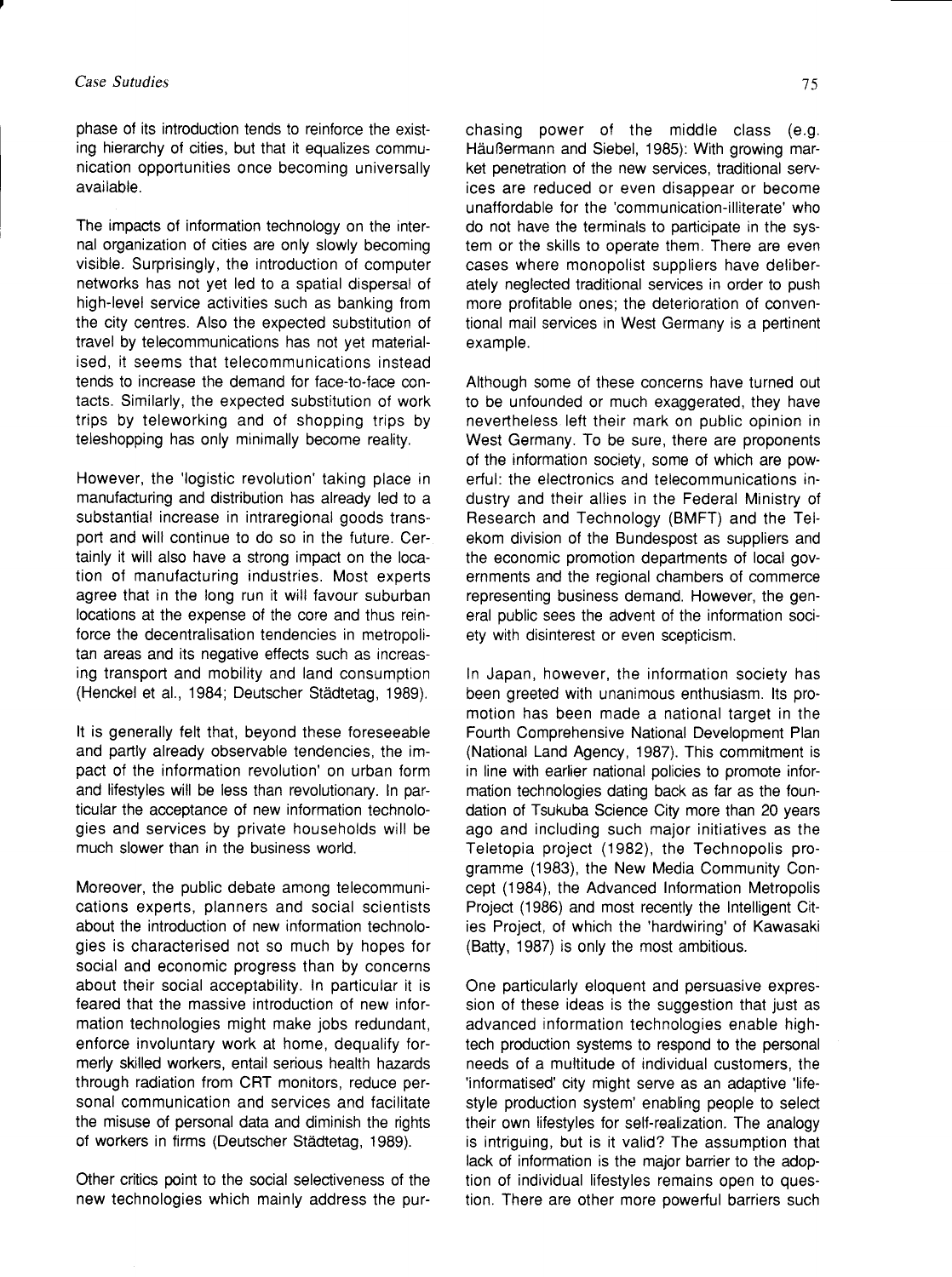as income or time constraints or the less tangible constraints related to class, education, language, ethnic origin or religion. High land prices and tight housing markets resulting in small flats and long commuting times may severely restrict the freedom to choose among and participate in many potential activities. Finally it seems that without an education system promoting individual self-determination and self-expression the prospects for a diversity of urban lifestyles to develop are not overwhelming.

Of the information-rich and communication-literate, to whom the above constraints do not apply, some will enjoy to be linked to the world even in their leisure. lndeed it has become a status symbol of the active and mobile to be informed, monitored, served and entertained wherever they go by a host of intelligent' devices such as cellular phones, pagers or lap-top computers. However, as these gadgets become available to everybody, their value as status symbols is likely to fade away. ln the ultimately 'informatized' city, the real privilege will be to be able to go away without them: to one's second home or yacht, a mountain resort or a monastery where there is no television, no fax and no phone except for one's friends.

# lnformation Technology and Urban Planning

The differences in education and attitude towards technology between Japanese and West German planners have also determined the adoption of information technology for urban planning:

- Quantitative methods and computer applications play a considerable role in the university education of Japanese planners. Many Japanese planners are proficient in statistics, forecasting and computer mapping. ln recent years, geographical information systems (GlS) have been installed in many local governments. There are large consulting companies specialising in GIS work for local governments. Many universities have established laboratories for GIS research (cf. Nakamura and Shimizu, 1989).

- The adoption of information technology tor urban planning in West Germany has been much slower than expected. Several attempts to introduce GIS technology into the local planning practice have been abandoned; today only few cities operate GlS. Recent initiatives to establish standards for GIS in local governments originate from surveying departments, planning depanments will not benefit from these etforts in the near future.

The main reason for this difference in the adoption of information technology is that the informal and policy-oriented planning style in West Germany does not require so much quantitative information (cf. Wegener, 1988). Today's planning information systems are of little value for this style of planning: They miss out on the more important, informal part of information needed for building ties of loyalty and trust. Therefore most planners and decision makers are simply not interested in planning information systems.

# **Conclusions**

The paradigm of the lnformation City is a powerful metaphor illustrating the future-orientation and optimism of Japanese planners. However, there is a danger that the hope for a better and more humane urban environment they associate with this paradigm may not materialise. The more cautious attitude of German planners towards new technologies may be more realistic and make it easier to avoid their undesirable consequences, but there is also the danger that because of these concerns the challenges of these innovations remain unexplored. It is attractive to think of a planning culture combining the two attitudes, the engineer and the advocate, the daring and the cautious, in order to arrive at a richer set of options for urban development.

#### **References**

Batty, M. (1987): The Intelligent Plaza is only the Beginning. The Guardian, 17 September 1987, 19.

Deutscher Städtetag (1989): Telematik und Stadtentwicklung(Telematics and Urban Development). DST-Beiträge zur Stadtentwicklung und zum Umweltschutz Reihe E Heft 17. Köiln :Deutscher Städtetag.

Henckel, D., E. Nopper and N. Rauch (1984): lnformationstechnologie und Stadtentwicklung (lnformation Technology and Urban Development). Schriften des Deutschen Instituts für Urbanistik 71. Köln: Kohlhammer Verlag.

Masser, l. and T. Yorisaki (1988): The lnstitutional Context of Japanese Planning: The Development of Professional Associations and Planning Education. TRP 81. Sheffield: Department of Town and